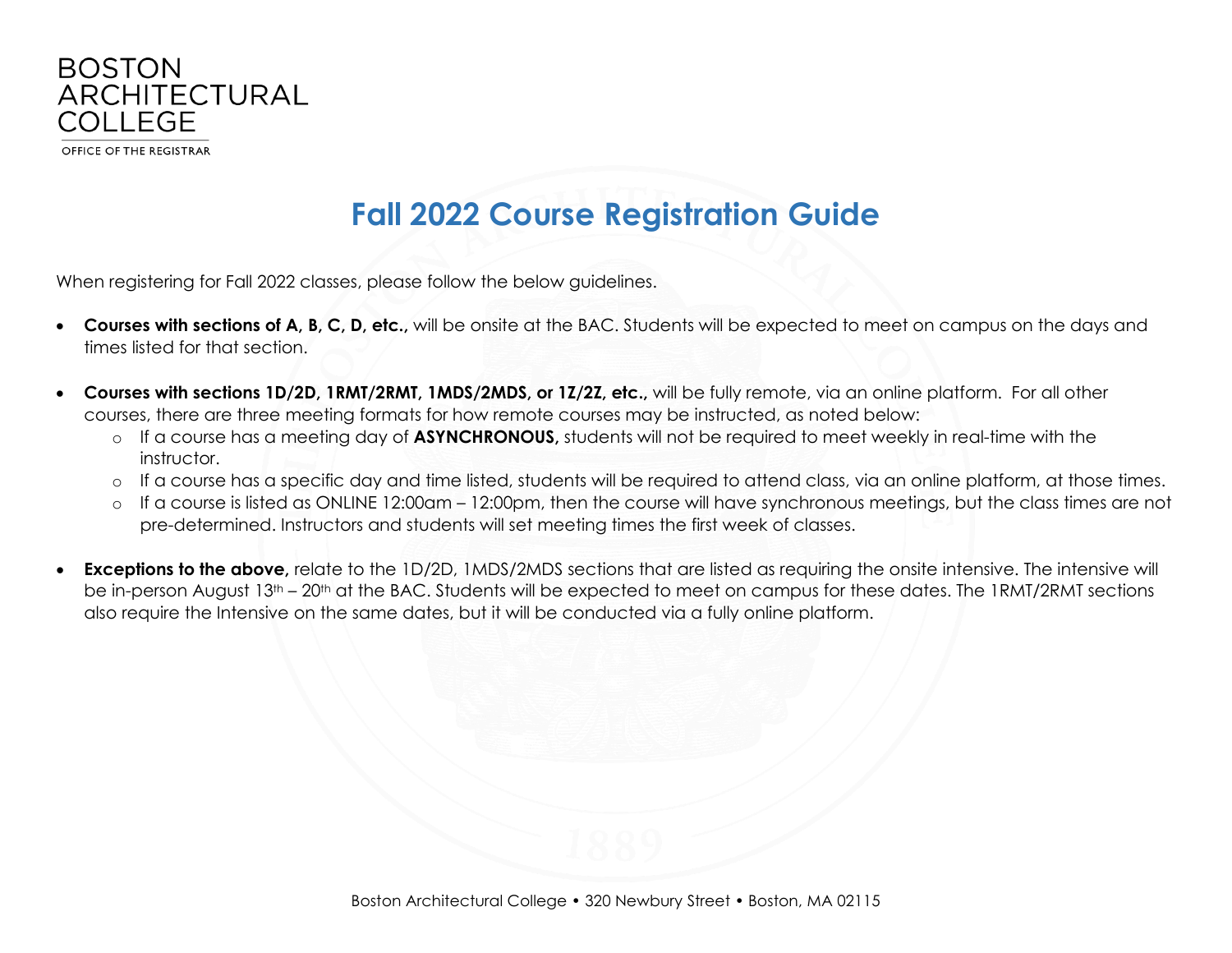

## **Where to find section designation in self-service?**

When using the course search feature in self-service, you can find most of the information listed above listed for each course. Make sure the term is set to 2022/Fall before searching.

- **Courses with sections of A, B, C, D, etc.,** will have the section listed right under the course title, while meeting information will be listed at the bottom. Note that under the day/time there is no room listed – the room will be assigned as we get closer to the start of classes.

| <b>HTC1033: History of Landscape Architecture</b><br>Section: A Session: Main Session   Subtype: Lecture<br>Type: Class   Duration: 1/24/2022 - 5/14/2022<br>4:00 PM - 7:00 PM<br>Tuesday | Gittings, Elizabeth | 3.00<br>Credits | 15<br>Seats Left |  |
|-------------------------------------------------------------------------------------------------------------------------------------------------------------------------------------------|---------------------|-----------------|------------------|--|
| <b>Boston Architectural College</b>                                                                                                                                                       |                     |                 |                  |  |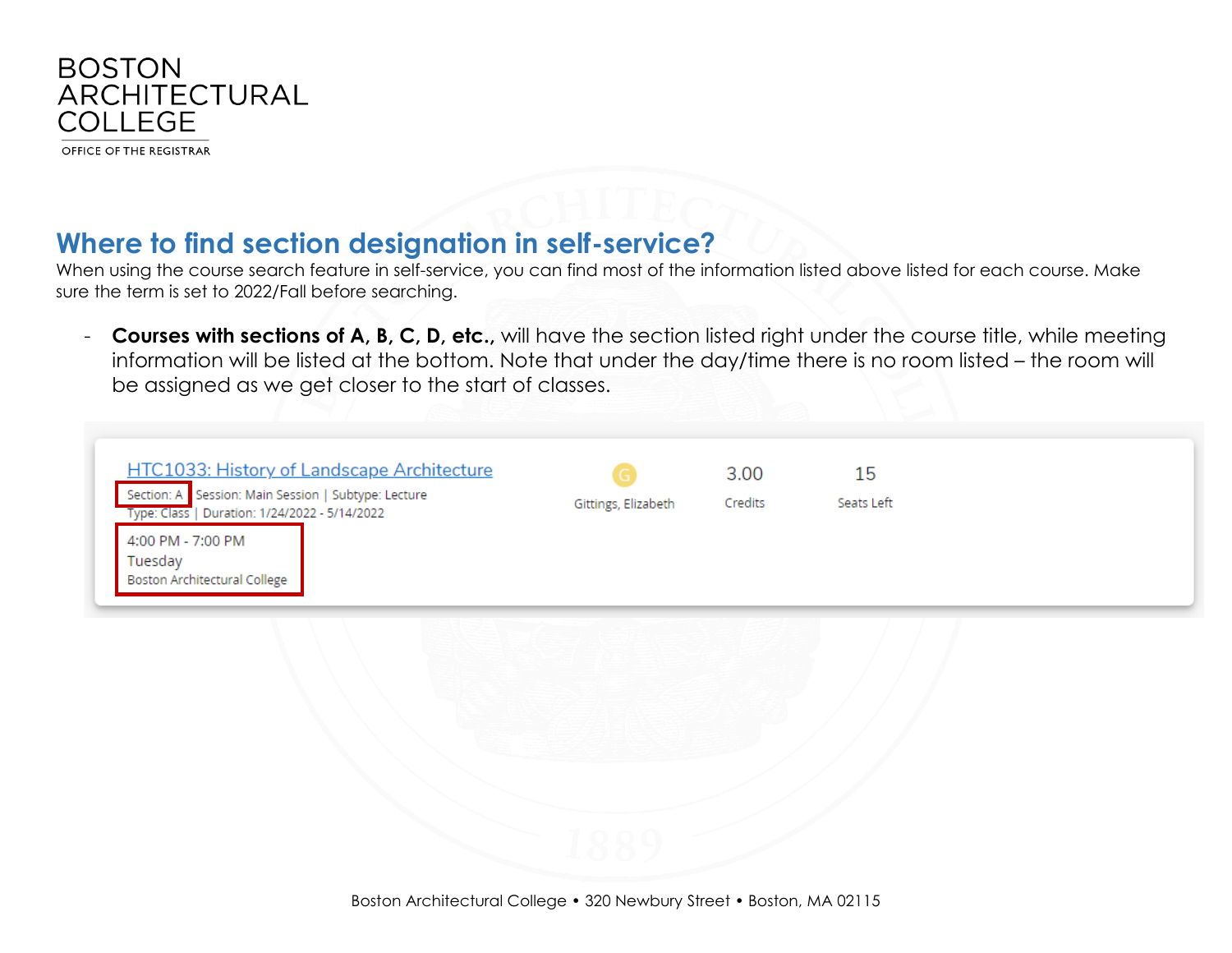

- **Courses with sections 1D/2D, 1RMT/2RMT, 1MDS/2MDS, or 1Z/2Z, etc.,** have three possible meeting expectations.
	- o If a course has a meeting day of **ASYNCHRONOUS,** students will not be required to meet weekly in realtime with the instructor.

| <b>DHH3001: Environmental Health</b><br>Section: 1MDS   Session: Main Session   Subtype: Lecture<br>Type: Class   Duration: 1/24/2022 - 5/14/2022 | Murphy, Jacquelyn<br>Allen | 3.00<br>Credits | 10<br>Seats Left |  |
|---------------------------------------------------------------------------------------------------------------------------------------------------|----------------------------|-----------------|------------------|--|
| 12:00 AM - 12:00 PM<br>Asynchronous<br>Boston Architectural College, https://online.the-bac.edu, Room Online                                      |                            |                 |                  |  |

o If a course has a **specific day and time listed**, students will be required to attend class, via an online platform, at those times.

| 7:15 PM - 10:15 PM<br>Tuesday                                         |
|-----------------------------------------------------------------------|
| Boston Architectural College, https://online.the-bac.edu, Room Online |